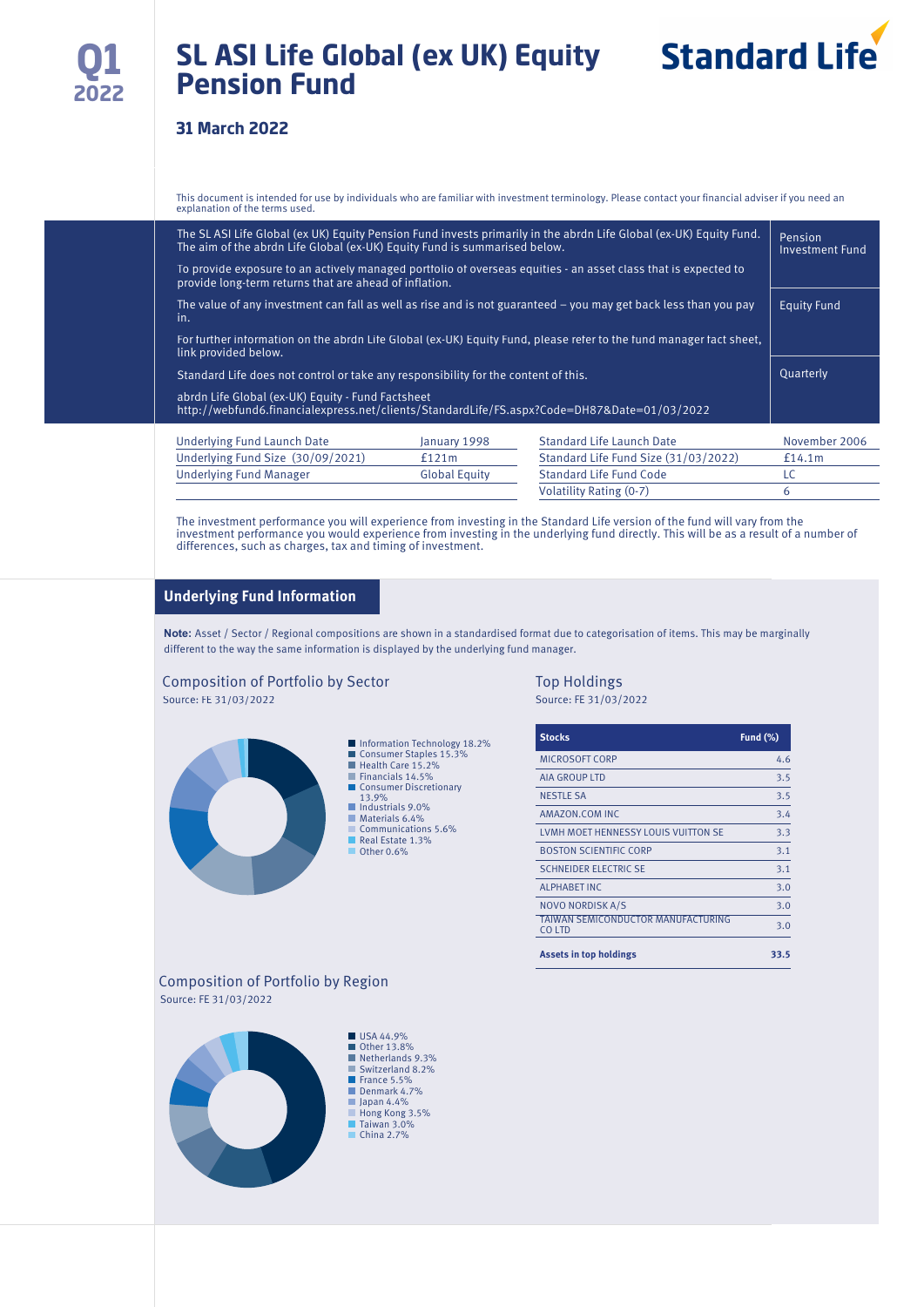#### **Fund Performance**

#### Year on Year

Source: FE

|                                                   | Year to<br>$31/03/2022$ (%) | Year to | Year to<br>$31/03/2021$ (%) $31/03/2020$ (%) | Year to<br>$31/03/2019$ (%) | Year to<br>31/03/2018 (%) |
|---------------------------------------------------|-----------------------------|---------|----------------------------------------------|-----------------------------|---------------------------|
| SL ASI Life Global (ex UK) Equity Pension<br>Fund | 13.3                        | 33.9    | $-3.5$                                       | 7.1                         | 0.2                       |
| <b>ABI Global Equities</b>                        | 10.1                        | 37.5    | $-7.8$                                       | 7.4                         | 1.7                       |

#### Price Indexed

Source: FE



Figures quoted are calculated over the stated period on a bid to bid basis with gross income reinvested and are based on units which contain an Annual Management Charge (AMC) of 1.30% and Additional Expenses of 0.00%, i.e. a Total Fund Charge of 1.30%. For the relevant charges on your policy, including any rebates or discounts that may apply, please refer to your policy documentation.

31/03/2017 - 31/03/2022 Powered by data from FE

SL ASI Life Global (ex UK) Equity Pension Fund ABI Global Equities

#### Cumulative Performance

Source: FE

|                                                   | 3 Months (%) | 1 Year (%) | 3 Years (%) | 5 Years (%) |
|---------------------------------------------------|--------------|------------|-------------|-------------|
| SL ASI Life Global (ex UK) Equity Pension<br>Fund | $-4.8$       | 13.3       | 46.4        | 57.0        |
| <b>ABI Global Equities</b>                        | $-3.2$       | 10.1       | 39.7        | 52.6        |

**Notes:** The information shown relates to the past. Past performance is not a guide to the future. The value of your investment can go down as well as up. For the relevant charges on your policy please refer to your policy documentation.

Where a fund holds overseas assets the Sterling value of these assets may rise and fall as a result of exchange rate fluctuations.

**Definition:** Volatility Rating - The volatility rating of a fund indicates how much the fund price might move compared to other funds. The higher the volatility rating, the less stable the fund price is likely to be. You can use this to help you decide how much risk you're comfortable taking with your investments. Volatility ratings are calculated on a scale of 0-7.

Money Market - may include bank and building society deposits, other money market instruments such as Certificates of Deposits (CDs), Floating Rate Notes (FRNs) including Asset Backed Securities (ABSs) and allowances for tax, dividends and interest due if appropriate.